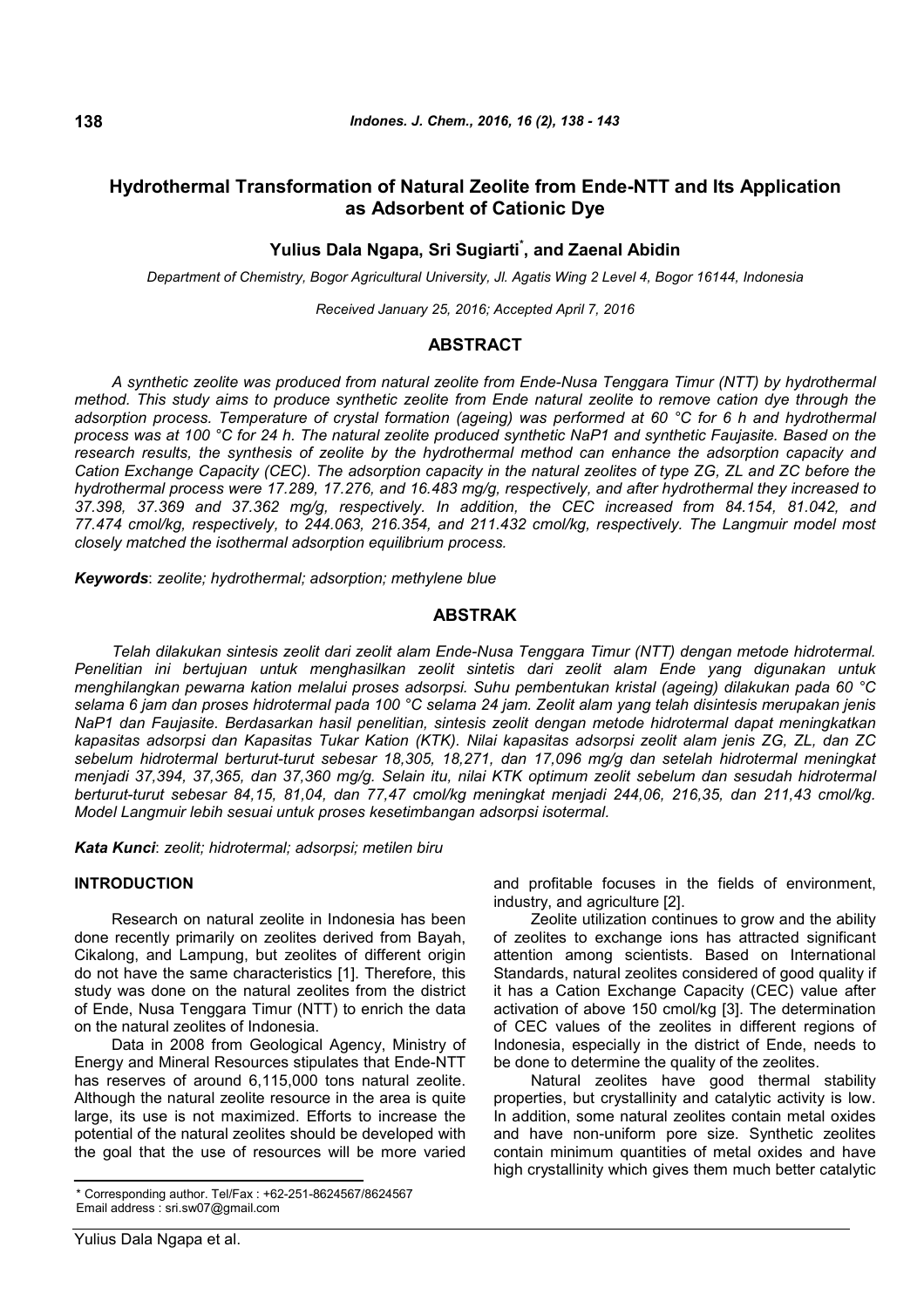activity than natural zeolites [4]. Based on this fact, one opportunity for research is to increase the crystallinity of zeolite through activation and synthesis of zeolite using natural zeolite as a source of Si and Al by the hydrothermal method.

The textile industry uses a lot of dye waste that becomes an environmental pollutant. Cation dye waste is a problem that requires proper handling. The adsorption method for this problem is attractive because it is a simple and effective process [5].

The interaction of methylene blue with water will produce positively charged methylene blue ions. The adsorption process involves an effective adsorbent that can immobilize the cation dye from the waste. The adsorbents used must meet necessary criteria such as it must have a different charge from the solute, it has a great capacity to absorb the solute, it has a large surface area, and it does not dissolve in adsorbed liquid water. These criteria exist in natural zeolites [6].

Characterization and utilization of natural zeolite of Ende as a source of Si and Al for the synthesis of zeolite by hydrothermal method has never before been studied. Therefore, this study will be carried out to test the method of hydrothermal synthesis of zeolite and it is used as an adsorbent for cation dye (methylene blue).

# **EXPERIMENTAL SECTION**

#### **Materials**

Materials used in this study were three types of natural zeolite from Ende-NTT, NaOH (Merck), AgNO<sub>3</sub> (Merck), CaCl<sub>2</sub> (Merck), NH<sub>4</sub>Cl (Merck), HCl (p.a), ethanol 80% (p.a), and methylene blue (Merck). The three types of Ende natural zeolite were zeolite from mountain location (ZG), marine zeolite (ZL), and brown colored zeolite (ZC).

#### **Instrumentation**

The natural zeolites and synthetic zeolites were characterized by using X-Ray Diffraction (XRD) D4 Bruker and Scanning Electron Microscopy (SEM) Carl-Zeiss Bruker EVO MA10. Zeolite adsorption capacity was measured using a UV-Vis spectrophotometer Shimadzu 1700. The value of the Cation Exchange Capacity (CEC) was measured with an Atomic Absorption Spectrophotometer (AAS) Shimadzu AA-7000.

# **Procedure**

#### *Preparation of natural zeolite*

Each natural zeolite type was first ground to a 200 mesh powder before being physically and chemically activated. Physical activation was done by through zeolite calcination at 600 °C for 4 h. Chemical activation was done by mixing the zeolite in solutions of HCl and NaOH at concentrations of 0.5, 1.5, and 3 M. The unactivated and activated zeolites were characterized using XRD and SEM.

### *Zeolite synthesis from natural zeolite by hydrothermal method*

A sample of natural zeolite with a total weight of 5.0 g was added to 25 mL of 3 M solution of NaOH. The mixture was heated at a temperature of 60 °C for 6 h, which is known as the aging process. Next, it was heated at a temperature of 100 °C for 24 h. After this hydrothermal treatment, the resulting solid crystals were characterized by XRD and SEM.

#### *The methylene blue adsorption*

Zeolite sample of 0.2 g was mixed with 15 mL of 400 mg/L methylene blue solution and agitated using a shaker and then centrifuged at a speed of 3500 rpm for 15 min. The filtrate was then measured by UV-Vis spectrophotometer at the maximum wavelength.

### *Determination of Cation Exchange Capacity (CEC)*

Zeolite of 0.1 g was added to solution of 0.5 M CaCl<sub>2</sub> 10 mL and saturated over 24 h. The solution was separated by centrifuged at a speed of 3500 rpm for 10-15 min. The supernatant was discarded and the pellet was then washed using 80% ethanol until it was free of chloride.

The pellet which was free of chloride was subsequently processed to extract the adsorbed calcium from the zeolite sample. Extraction was done by using 10 mL of 1 M NH<sub>4</sub>Cl for 1 h. The extraction process was repeated 5 times. Extract from the 5 extractions was added with1 M NH4Cl up to a volume of 100 mL. Calcium measurements were done with AAS.

### *Adsorption isotherm*

Natural zeolite of 0.2 g was added into 15 mL of methylene blue solutions with a concentration of 250, 500, 750, 1000, and 1250 mg/L which was then saturated over 24 h and centrifuged at a speed of 3500 rpm for 15 min. The filtrate then was measured by UV-Vis spectrophotometer. The results were analyzed to determine the adsorption isotherms using Langmuir and Freundlich models.

# **RESULT AND DISCUSSION**

#### **Results of Natural Zeolite Sample Preparation**

Three natural zeolite samples from Ende-NTT were used in this study: mountain zeolite (ZG), marine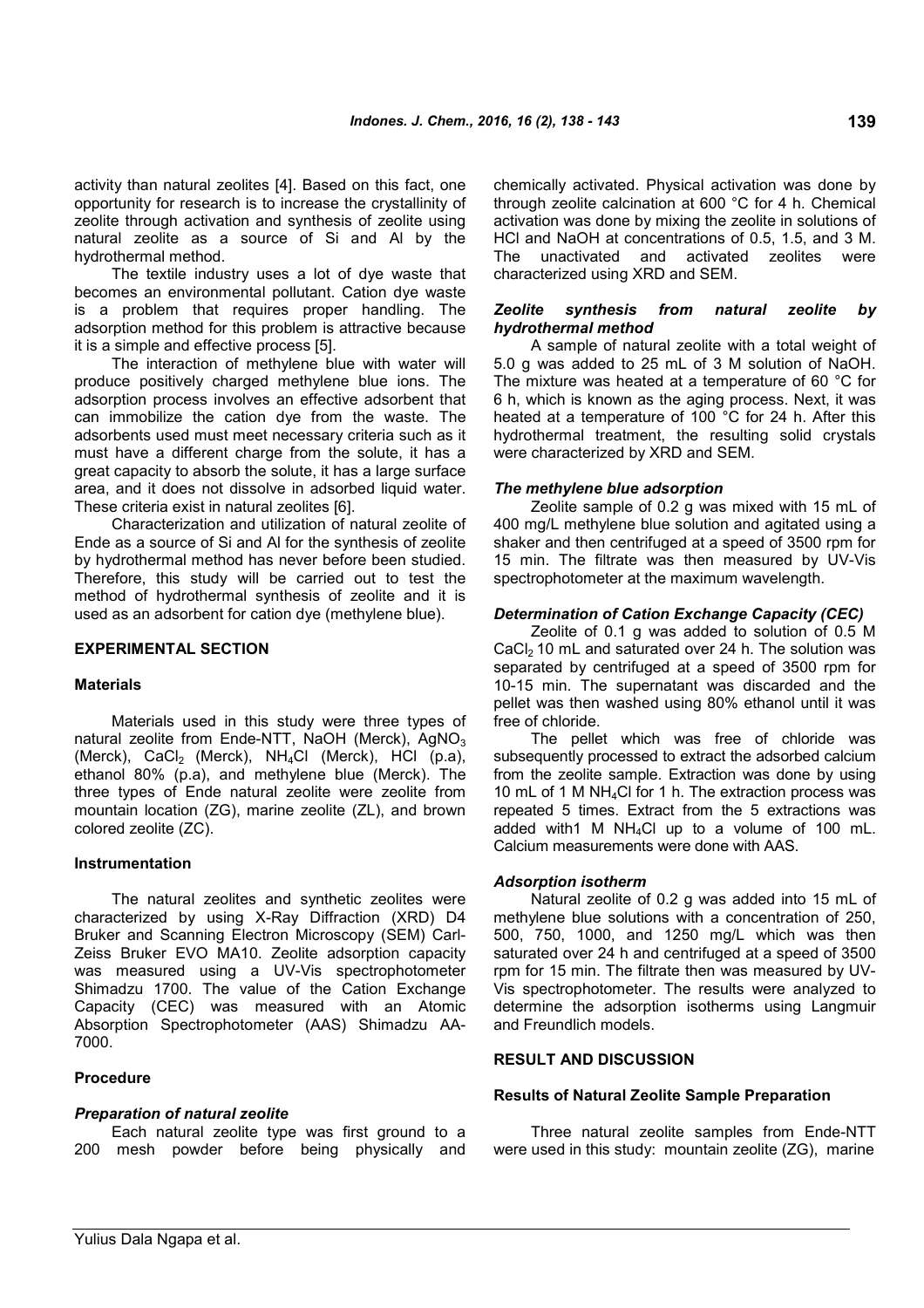

**Fig 1.** XRD diffractogram of natural zeolites from Ende are from mountain (ZG), marine (ZL), and brown zeolites  $(ZC)$ 



**Fig 3.** Diffractogram of natural zeolite types ZG (i), ZL (ii), ZC (iii) transformed by hydrothermal method

zeolite (ZL), and brown-colored zeolite (ZC). These zeolites were cleaned from nonzeolite impurities and resized to pass a 200 mesh sieve. Changing the size was intended to homogenize the size and increase the contact surface so that the adsorption capacity was maximized [7]. Characterization of the ZG, ZL, and ZC natural zeolites from Ende are shown by XRD diffractogram in Fig. 1.



**Fig 2.** Diffractogram natural zeolite from mountain (a) without treatment; (b) with acid activation (HCl); (c) with alkaline activation (NaOH)

Analysis of the XRD diffractograms show that the Ende zeolites had 2 $\theta$  peaks associated with mordenite and clinoptilolite type zeolites as confirmed in the JCPDS database. The quality of natural zeolites can be improved by activation treatment. Physical activation was carried out by calcination of the natural zeolites at a temperature of 600 °C. This treatment aimed to remove water vapor and metal oxides adsorbed in the zeolites. The release of water vapor and metal oxides from the zeolite creates spaces and pores and thus increases the zeolite reactivity [8].

Chemical activation was done with solutions of HCl and NaOH to remove adsorbed impurities to uncover the surface of zeolite in order to increase the porosity and contact area [9]. Characterization of the natural zeolites without treatment and with activation treatments are shown with XRD diffractograms in Fig. 2.

Activation treatment by HCl and NaOH at a concentration of 3 M did not change the diffractogram peaks significantly. Natural zeolites are relatively stable due to metal oxides that play a role in strengthening the natural zeolite structures.

#### **Transformation of Natural Zeolite by Hydrothermal Method**

Sodium hydroxide that is reacted with natural zeolite acts as an activator that dissolves Si and Al in the form of silicate and aluminate salt that are contained in the zeolite so that the Si/Al ratio changes. Cation Na<sup>+</sup> also plays as an important role in zeolitisation in which the production of sodium silicate dissolved in water increases so that the crystallization process in the formation of the synthetic zeolites became faster. The heating process in the hydrothermal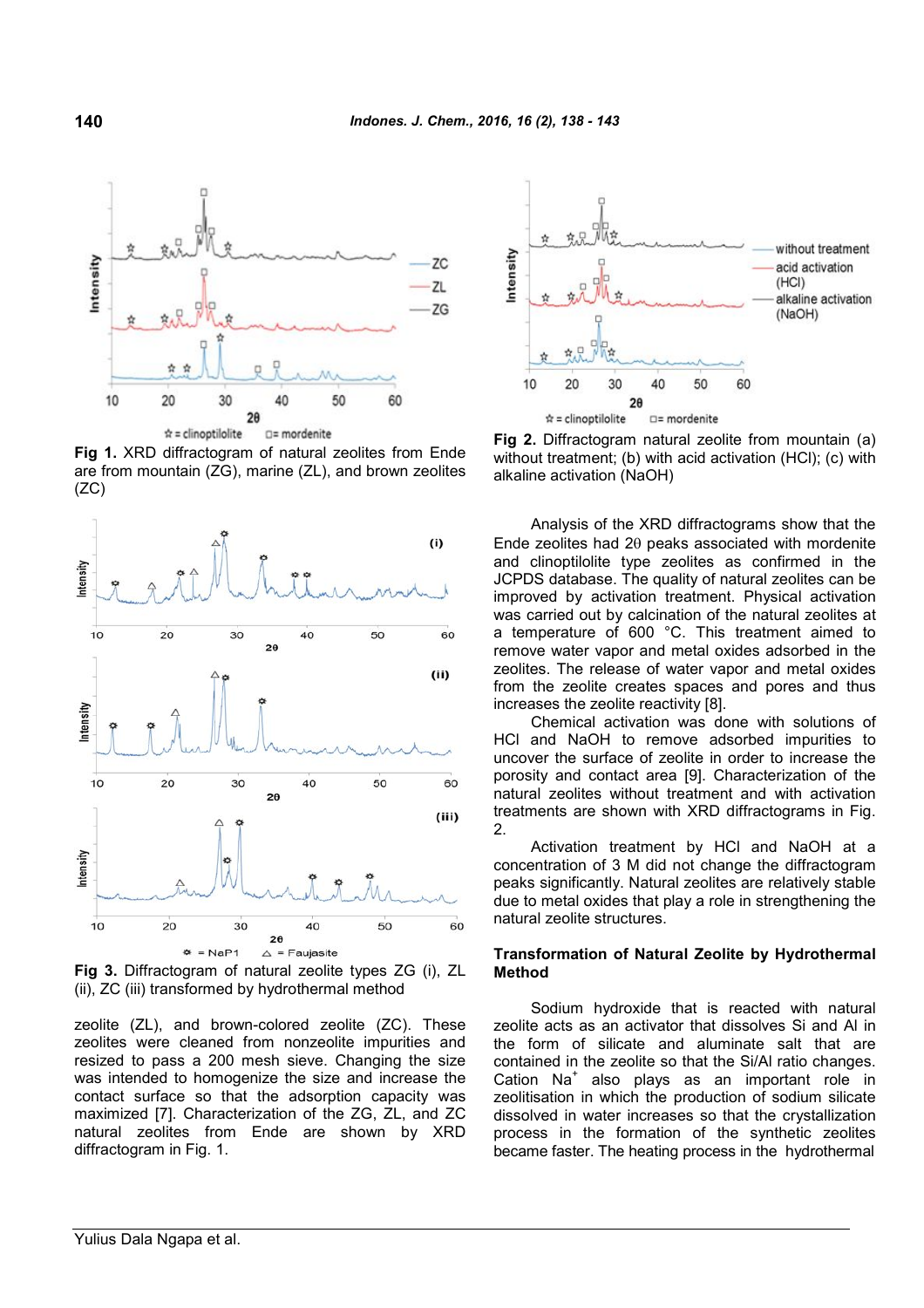

**Fig 4.** Surface morphology of Ende natural zeolite (a) without treatment; (b) hydrothermally transformed type ZG Ende natural zeolite, (c) hydrothermally transformed type ZL Ende natural zeolite; and (d) hydrothermally transformed type ZC Ende natural zeolite

method aims to accelerate the formation of the zeolite crystal coresin order to produce more perfectly formed zeolites [10]. Diffractograms of the natural zeolites transformed by the hydrothermal method are show in Fig. 3.

XRD results of the transformed natural zeolites ZG, ZL, and the ZC show that the transformed zeolites were a mixture of NaP1 and faujasite zeolites. Each sample was analyzed by comparing its 2θ peaks with the 2θ peaks in the JCPDS. Transformation of natural zeolite into types NaP1 and Faujasite produced substitutions of Si(IV) and Al(III) in the zeolite structure which as a result became more negative. The more negative nature of the transformed zeolite would thus work towards removing the cation dye (methylene blue) through the adsorption process. Solid particle morphology of the transformed zeolites synthesized from the Ende natural zeolites by the hydrothermal method was observed by SEM as shown in Fig. 4.

Generally, SEM images of the natural zeolite particles synthesized by the hydrothermal method showed that all syntheses looked crystalline and differed in particle shape with the untransformed natural zeolites. Orthorhombic shaped crystals appeared more dominant than any other form of particle shape which is indicative of NaP1 zeolite particles in agreement with the XRD results [11]. Faujasite formation through the hydrothermal processes could be seen in the XRD peaks but was not clearly detected with SEM because of the small amount of faujasite produced.

### **Determination of Adsorption Capacity and Cation Exchange Capacity (CEC)**

The determination of adsorption capacity was conducted to determine the ability of the Ende natural zeolites to adsorb methylene blue dye. The value of the Ende natural zeolite adsorption capacity increased after activation and after transformation by the hydrothermal method (Table 1).

The uses of natural zeolite derived from Bayah (BYH) and Cikalong (CKL) in this study were for comparative data because both types of zeolite have been researched in may studies. The NaP1 and faujasite type zeolites which were the results of the transformation of the Ende natural zeolites had higher adsorption capacity compared to the natural zeolites. This showed that the synthetic transformed zeolites were very good as dye adsorbents. Comparison in the adsorption capacity of Ende natural zeolite and the natural zeolites from several countries for methylene blue is shown in Table 2.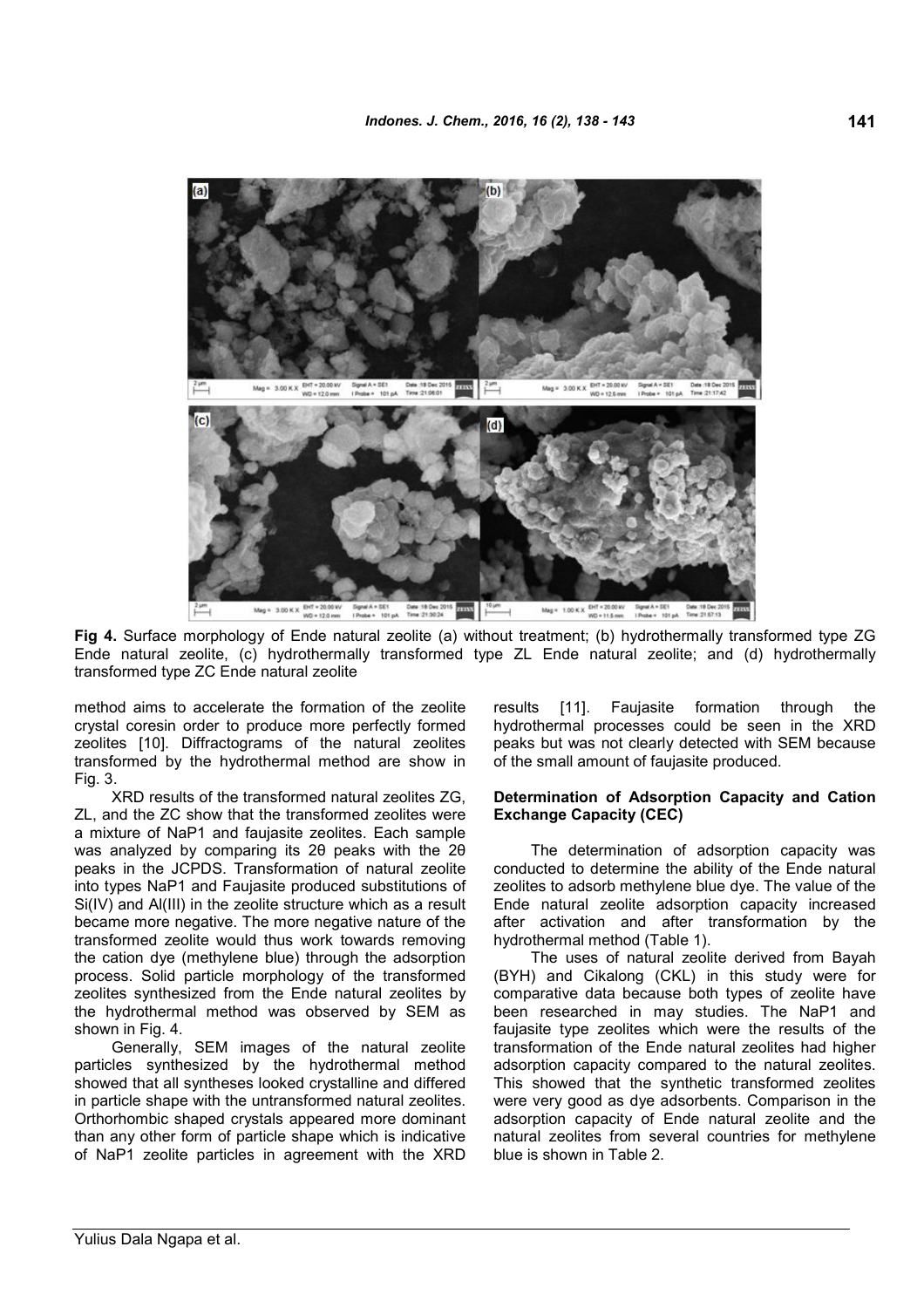| Types<br>zeolite | Adsorption capacity (mg/g) |                          |                                        |  |  |  |
|------------------|----------------------------|--------------------------|----------------------------------------|--|--|--|
|                  | Without treatment          | With activation NaOH 3 M | With transformation by<br>hydrothermal |  |  |  |
| ΖG               | 17.289                     | 19.938                   | 37.398                                 |  |  |  |
| ΖL               | 17.276                     | 19.103                   | 37.369                                 |  |  |  |
| ZC.              | 16.483                     | 18.676                   | 37.362                                 |  |  |  |
| <b>BYH</b>       | 17.257                     | 19.354                   | Unresearched                           |  |  |  |
| CKL              | 17.241                     | 19.093                   | Unresearched                           |  |  |  |

**Table 1.** Adsorption capacity of natural zeolite

| Zeolite origin | Types zeolite              | Adsorption capacity<br>(mq/q) | Literature |
|----------------|----------------------------|-------------------------------|------------|
| Ende           | Mordenite + Clinoptilolite | 19.938                        | This study |
| Australia      | Mordenite + Clinoptilolite | 20.152                        | $[12]$     |
| China          | Clinoptilolite             | 19.943                        | [13]       |
| Iran           | Clinoptilolite             | 20.214                        | [14]       |
| Hvdrothermal   | $NaP1 + fauiasite$         | 37.398                        | This studv |

**Table 3.** Cation Exchange Capacity (CEC) of natural zeolite

|               | Cation exchange capacity (cmol/kg) |                     |                             |  |  |
|---------------|------------------------------------|---------------------|-----------------------------|--|--|
| Types zeolite | Without treatment                  | NaOH 3 M activation | Hydrothermal transformation |  |  |
| ΖG            | 84.154                             | 205.026             | 244.063                     |  |  |
|               | 81.042                             | 168.906             | 216.354                     |  |  |
| ΖC            | 77.474                             | 165.286             | 211.432                     |  |  |



**Fig 5.** Adsorption isotherms of methylene blue dye by Ende-NTT natural zeolites at room temperature (29 °C), initial adsorbate concentration: 250, 500, 750, 1000, and1250 mg/L, 0.2 g adsorbent weight and contact time 24 h

One common indicator to determine the quality of zeolites is by measuring the Cation Exchange Capacity (CEC). CEC measurement results showed that the activation treatment and transformation by hydrothermal method increased the value CEC of the Ende natural zeolites (Table 3).

The increase in the value of adsorption capacity and CEC through the chemical activation process and the hydrothermal method was probably the result of clearing the zeolite pores of from water molecules and metal oxides along with the production of zeolite with high crystallinity so that the capacity increased [15]. Under normal circumstances, the spaces within the zeolite crystals are filled by water molecules and metal oxides that are regarded as impurities. The existence of empty spaces on the surface of the zeolites can enlarge the active surface so that the adsorption capacity becomes larger [16].

Hydrothermal treatment resulted in more active zeolites. The zeolite surface produced through the hydrothermal process was more negative so that it had a greater ability to exchange cations. The hydrothermal method was apparently able to remove metal oxides that cover exchange site on the surface of the zeolites and enlarge the pore size. The hydrothermal method is able to transform the natural zeolites into synthetic zeolites with of increased quality [17].

#### **Adsorption Isotherm for Methylene Blue**

Determination of the adsorption isotherm was conducted to determine the relationship between the adsorbate, concentration and adsorbent surface absorption rates. The results in Fig. 5 show that as the initial concentration of methylene blue increases the amount adsorbed by the zeolite adsorbent also increases. This demonstrated that the adsorption capacity of the zeolite increased in line with the increase of initial concentration of methylene blue.

The experimental data for the adsorption Isothermal of methylene blue with the Ende natural zeolite was analyzed with two models, namely Langmuir and Freundlich. The Langmuir isothermal is based on monolayer adsorption in the homogeneous active side of the adsorbent. On the other hand, the Freundlich isotherm based on multilayer adsorption